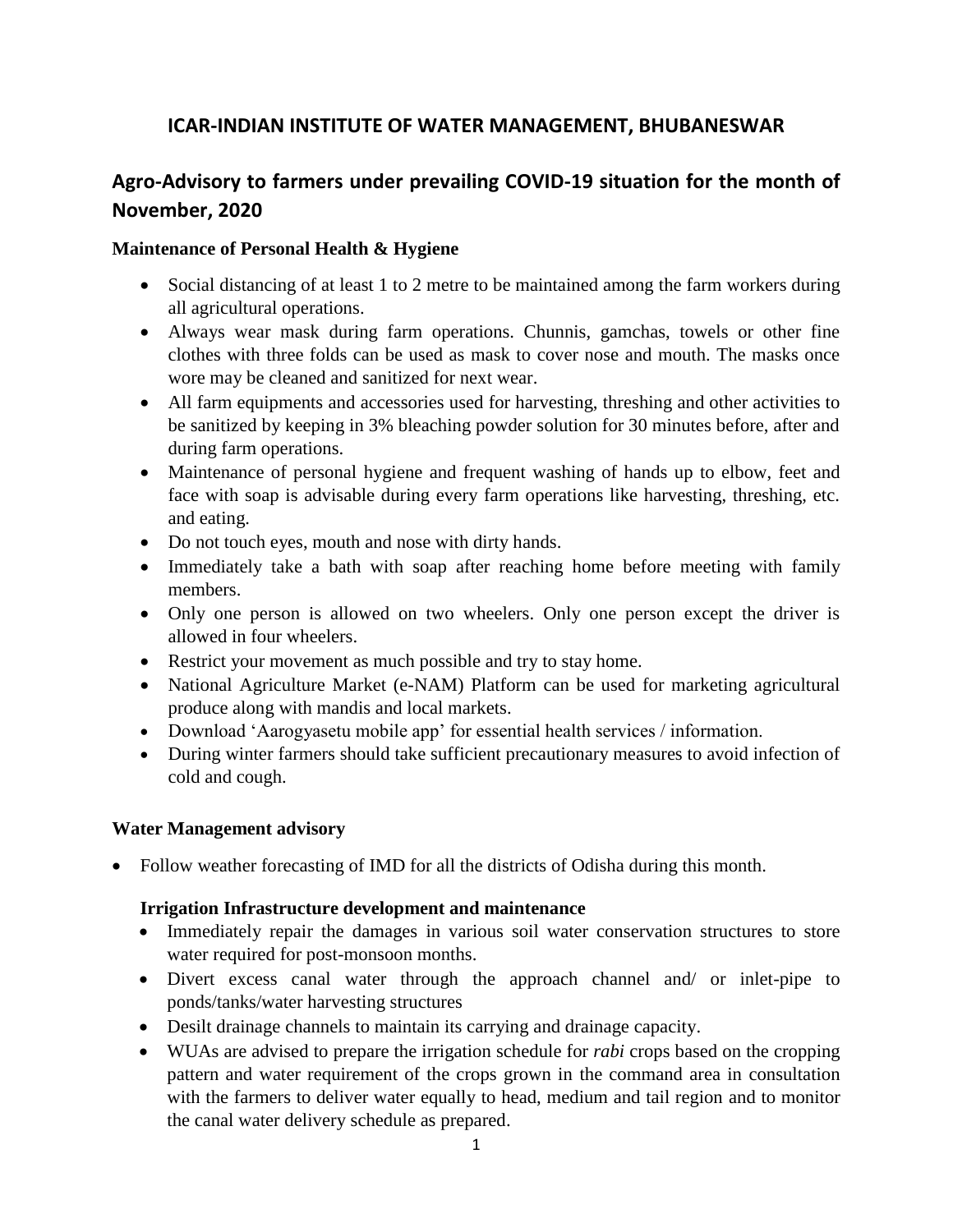#### **Field management**

- Under dry-spell conditions, if irrigation water is available from auxiliary water storage ponds in canal command areas then apply a shallow depth of water i.e. about 2-3 cm to maintain the available soil moisture during the flowering/reproductive stage of rice crop.
- In late maturing paddy, channels (kandi) should be prepared taking 8-10 rows together for penetration of sunlight to reduce BPH infestation.
- Provide drainage channels in the rice field to drain out water from the field during ripening stage.
- Make necessary drainage arrangements through channels to drain out excess rainwater from the non - paddy crop fields to water storage ponds for raising of early rabi crops.
- Sow/transplant *rabi* crops utilizing the residual soil moisture in rice field after harvesting of paddy.
- Utilise paddy straw for mulching of crops during rabi season in rainfed areas. Paddy straw will help to conserve moisture, weed control and soil temperature control.
- Avoid burning paddy straw/farm wastes as it deteriorates soil health by reducing soil moisture, soil organic carbon, and evolves green-house-gases.

#### **Crop management**

## *Rice*

- Harvest the crops, which have reached maturity soon to avoid adverse effects of cyclonic rainfall if any. After threshing, paddy grains need to be sun-dried to 14% moisture for grain purpose while to 12% moisture for seed purpose.
- Store paddy with 14 % moisture after sun drying in a covered place and collect farm wastes and remaining paddy straw after feeding animals for composting/ vermicomposting.

## *Mustard*

- Apply sulphur @ 20 and 40 kg/ha to rainfed and irrigated mustard, respectively in addition to NPK doses for increasing seed yield and oil content.
- Apply pre-emergence herbicides (pendimethalin at 0.50-0.75 kg/ha or oxadiargyl 150 g/ha or isoproturon 150 g/ha) at 2-3 days after sowing. The volume of water required for spraying of pre-emergence herbicide is 500 L/ha. Perform mechanical weeding (hoeing) as an integrated weed management approach, depending upon the weed diversity and degree of its infestation. Remove weeds before seed formation to avoid seed bank pressure for next season.